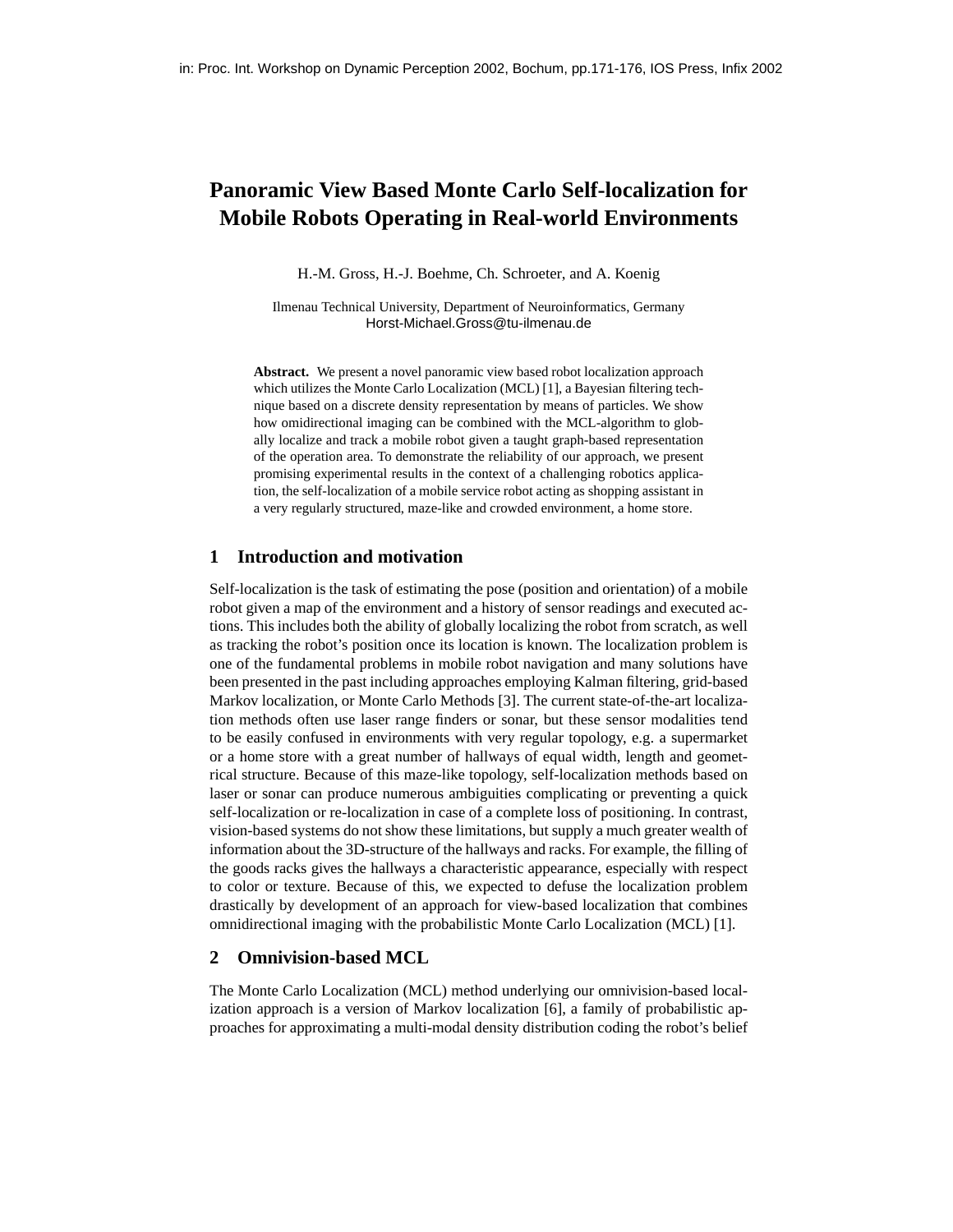

**Figure 1.** General idea of our omniview-based Monte Carlo Localization. The approach is based on a graph-based representation of the operation area. The nodes of the graph are labeled with both view-based visual features and metric information about the pose of the robot (position and heading direction in a world-centered reference frame) at the moment of the node insertion.

 $Bel(\underline{\mathbf{x}}_t)$  for being in state  $\underline{\mathbf{x}}_t = (x, y, \varphi)_t$  in its state space. x and y are the robot's position coordinates in a world-centered Cartesian reference frame, and  $\varphi$  is the robot's heading direction. The key idea of MCL is to represent the belief  $Bel(\underline{\mathbf{x}}_t)$  by a set  $S_t$ of N weighted samples distributed according to  $Bel(\underline{\mathbf{x}}_t)$ :  $S_t = {\{\underline{\mathbf{x}}_t^{(i)}, w_t^{(i)}\}_{i=1..N}}$ . Here each  $\underline{\mathbf{x}}_t^{(i)}$  is a sample, and the  $w_t^{(i)}$  are non-negative numerical weighting factors called importance factors. Because the sample set constitutes a discrete approximation of the continuous density distribution, the MCL approach is computationally efficient, it places computation just "where needed".

The general idea of our view-based Monte Carlo Localization is illustrated in Fig. 1. In our approach, we use a graph-based representation of the operation area by a set of visual reference vectors  $\underline{\mathbf{r}}(x, y, \varphi)$  extracted from the respective panoramic views at positions x, y in heading direction  $\varphi$  (Fig. 1, bottom right). The graph is constructed onthe-fly when manually joy-sticking the robot through the hallways of the store. During this training, omnidirectional images are captured from the environment and associated with the corresponding locations. For this purpose, in addition to the feature vectors extracted from the omnidirectional images, the nodes of the graph are labeled with metric information about the pose  $\underline{\mathbf{x}} = (x, y, \varphi)$  of the robot at the moment of the node insertion. A new node (reference point) with importance for the representation is inserted, either if the Euclidian position distance to other reference points in a local  $\Omega$ -vicinity or if the Euclidian feature distance between the current feature vector  $\underline{\mathbf{f}}_t^{input}$ and the feature vectors  $\underline{\mathbf{r}}_{\Omega}(x, y, \varphi)$  of these reference points are larger than given values. However, the labeling of the graph nodes with odometric data about the pose of the robot necessitates an efficient correction of odometry because of the increasing error over time, especially concerning the orientation angle. To attenuate this effect, we utilize a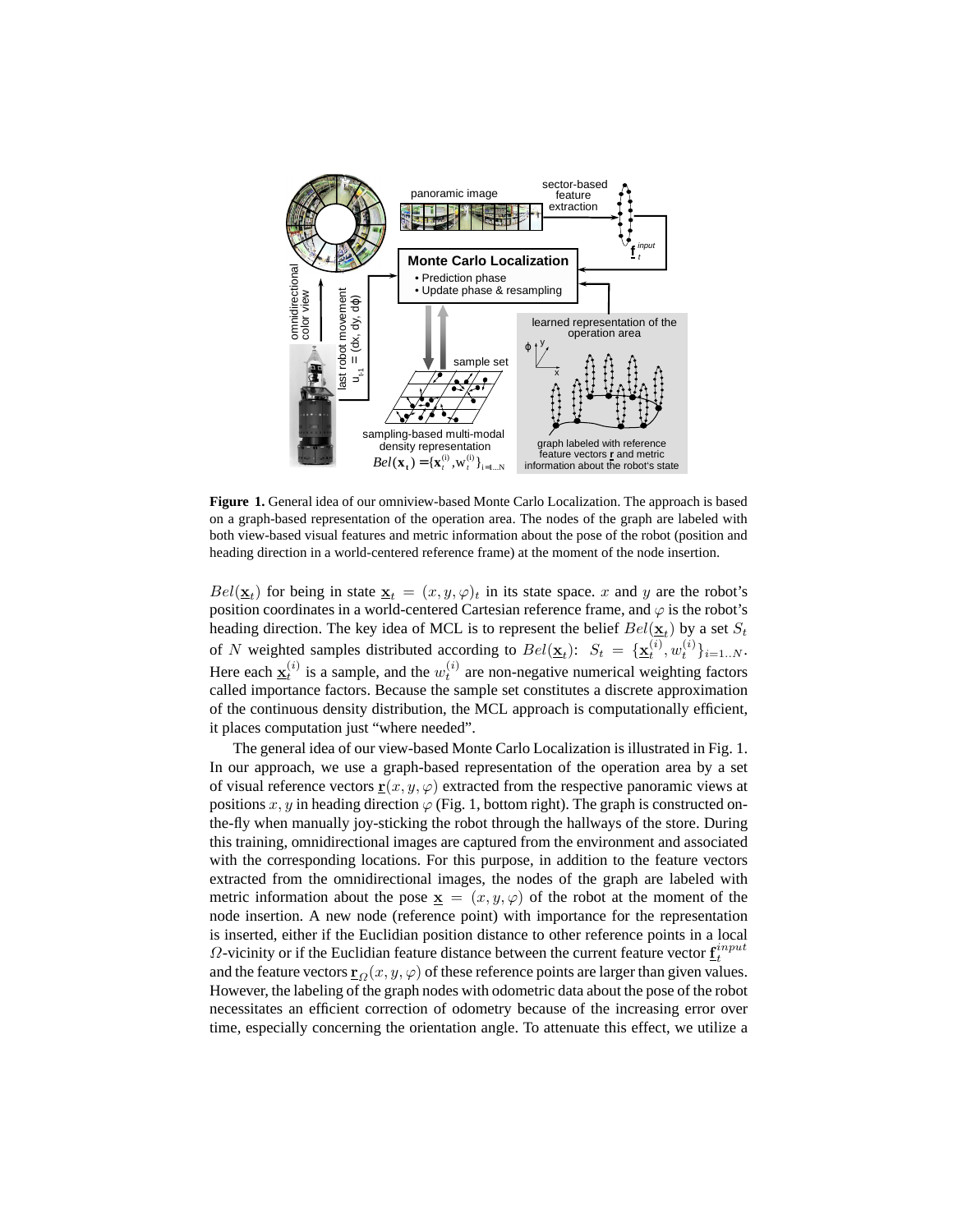

**Figure 2.** Topological map of the operation area in the home store. The size of the area is  $50 \times 45$ meters, the graph consists of 2007 reference points (marked as dots) labeled with visual feature vectors and odometric data about the pose (position and orientation) of the robot at the moment of node insertion. The total distance travelled to learn this map was about 1000 meters.

specific feature of our market floor that shows a very regular structure caused by tiles that are uniquely oriented across the whole market area. For details of our vision-based odometry correction see [2]. We utilized this odometry correction method for learning a large-scale graph representation of the operation area as shown in Fig. 2 and achieved a very small absolute position error of about 60cm after a total distance of 1000 meters.

**Feature extraction:** Both during map-building and self-localization, the omnidirectional image is transformed into a panoramic image (see Fig. 1, top). Each panoramic image is first partitioned into a fixed number of non-overlapping sectors (typ. 10) each covering a part of the panoramic field of view. The following criteria determined the selection of appropriate features to describe the present scene: 1) To allow for an on-line localization, the calculation of the features should be as easy and efficient as possible. 2) The features should include the orientation of the robot as prerequisite to estimate the heading direction of the robot. 3) The feature description should allow for an easy generation of expected observations for unknown positions and orientations of the robot. 4) The features should be largely insensitive against partial occlusion of the environment, such as caused by people in the vicinity of the robot. Considering these criteria and the requirements of other omnivision-based localization approaches published recently, e.g. [4, 5], we decided to implement the simplest feature extraction method possible. Thereto, for each sector of the panoramic image, the mean RGB-color value is determined. This way, for each node in the graph a reference feature vector  $\mathbf{r}(x, y, \varphi)$ consisting of a small number of mean RGB-values has to be learned.

**The localization algorithm:** In analogy to the MCL algorithm presented in [1], our omniview-based MCL proceeds in two phases: In the *Prediction phase (robot motion)*, the sample set computed in the previous iteration (or during random initialization) is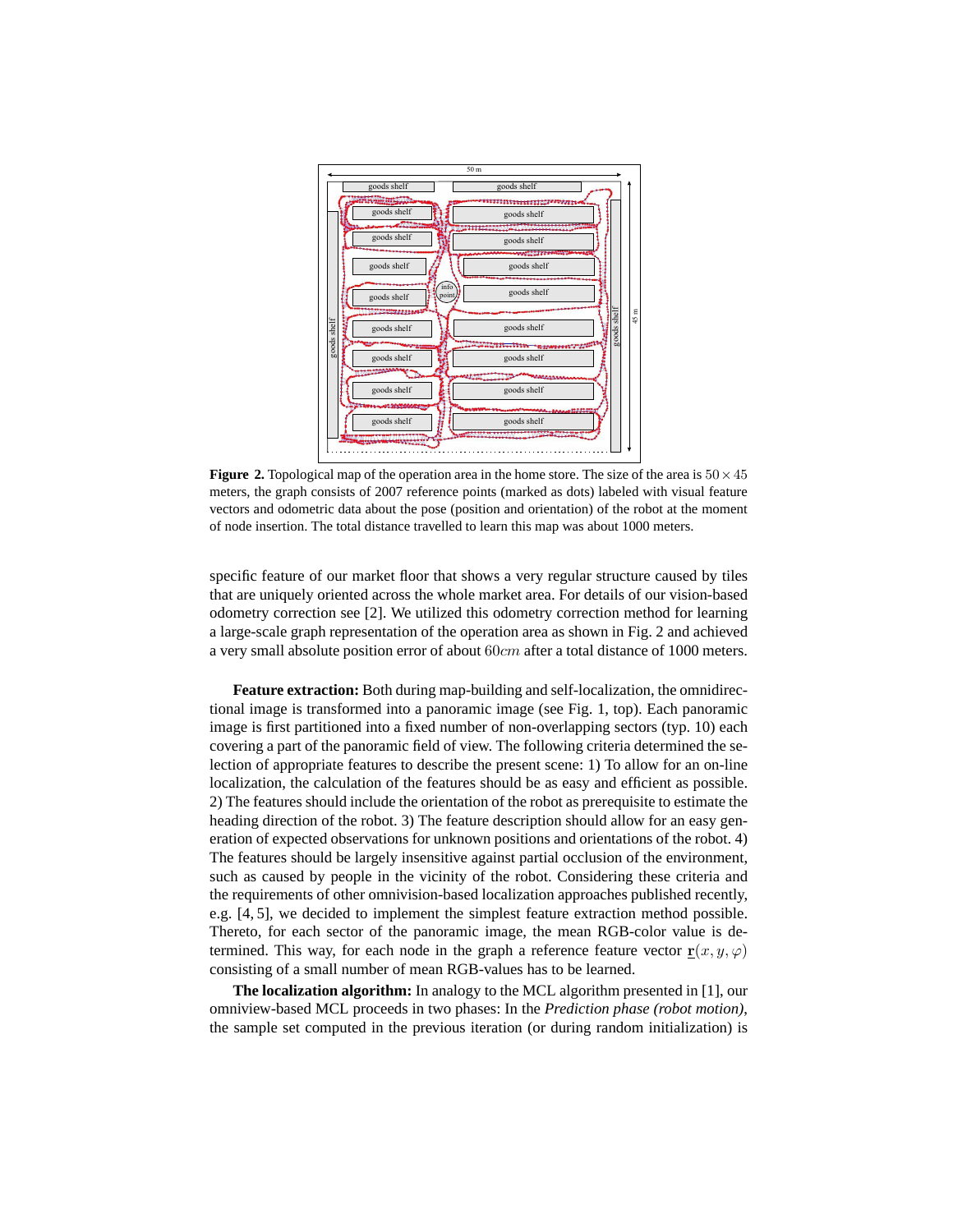moved according to the last movement of the robot  $u_{t-1}$  (Fig. 1, left). The *motion model*  $p(x_t|x_{t-1}, u_{t-1})$  describes how the position of the samples changes using information  $u_{t-1}$  from odometry. This way, MCL generates N new samples that approximate the expected density distribution of the robot's pose after the movement  $u_{t-1}$ . To determine the expected observations  $\underline{\mathbf{f}}_t^{(i)}$  of the moved samples, our approach requires interpolations both in state and feature space because of the coarse graph representation and the chosen feature coding. For each sample  $s^{(i)}$ , we first interpolate linearly between the reference feature vectors  $\underline{\mathbf{r}}(x, y, \varphi)$  of the two reference nodes closest to the respective sample position  $\underline{\mathbf{x}}_t^{(i)}$ . After this, the resulting feature vector is rotated according to the expected new orientation  $\varphi_t^{(i)}$  of the sample  $s^{(i)}$ . Since the feature vector only has a discrete number of components, we utilize a linear interpolation between the features of adjacent segments. This way, we obtain a set of N new feature vectors  $\underline{\mathbf{f}}_t^{(i)}(x, y, \varphi)$ describing the expected observations of the moved samples in the new states  $\underline{x}_t^{(i)}$ .

In the *Update phase (new observation)*, the actual panoramic view at the new robot position has to be taken into account in order to correct the sample set  $S_t$ . For this, the importance factor  $w_t^{(i)}$  of each sample  $s^{(i)}$  is computed. It describes the probability that the robot is located in the state  $\underline{\mathbf{x}}_t^{(i)}$  of the sample. We determine the similarity  $E_t^{(i)}$  between the current input feature vector  $\underline{f}^{input}_t$  extracted from the panoramic view at the new robot position and the expected feature vector  $\underline{f}_t^{(i)}$  of each sample  $s^{(i)}$  simply by computing the angle between both normalized vectors applying a simple Gaussian-like *observation model*. Now  $w_t^{(i)} = 1 - \alpha E_t^{(i)}$  can be determined, where  $\alpha$  is a normalization constant that enforces  $\sum_{j=1}^{N} w_t^{(j)} = 1$ . The final sample set  $S_t$  for the next iteration is obtained by *re-sampling* from this weighted set. The re-sampling selects those samples with higher probability that have a high importance factor  $w_t^{(i)}$ . Samples with low importance factors are removed and randomly placed in the state-neighborhood of samples with high factors. After that, both phases are repeated recursively.

## **3 Experimental results**

All experiments were carried out in the 'toom' home store Erfurt with our experimental platform PERSES, a standard B21 robot additionally equipped with an omnidirectional imaging system for vision-based navigation and human-robot interaction. The experiments were performed as off-line cross-validation tests on different sequences of images acquired in the home store. All images were labeled with the corresponding correct pose of the robot. One of the sequences is used as training data to build the graph while the other ones are used as test data (5000 pose-labeled images) to determine the localization error. Every localization experiment has a typical length of 190 movements, this corresponds to a path length of about 130 meters. Per experiment, the mean absolute localization error is determined. Every experiment was repeated 20 times, and the localization errors were averaged. It is to note that, in all cases, we studied the worst-case scenario: our robot had no prior information about its initial pose - this is a typical global localization problem. All tests can be judged as being very successful, as our localization system was able to find and continually track the position of the robot. Fig. 3 illustrates the typical course of a view-based self-localization and position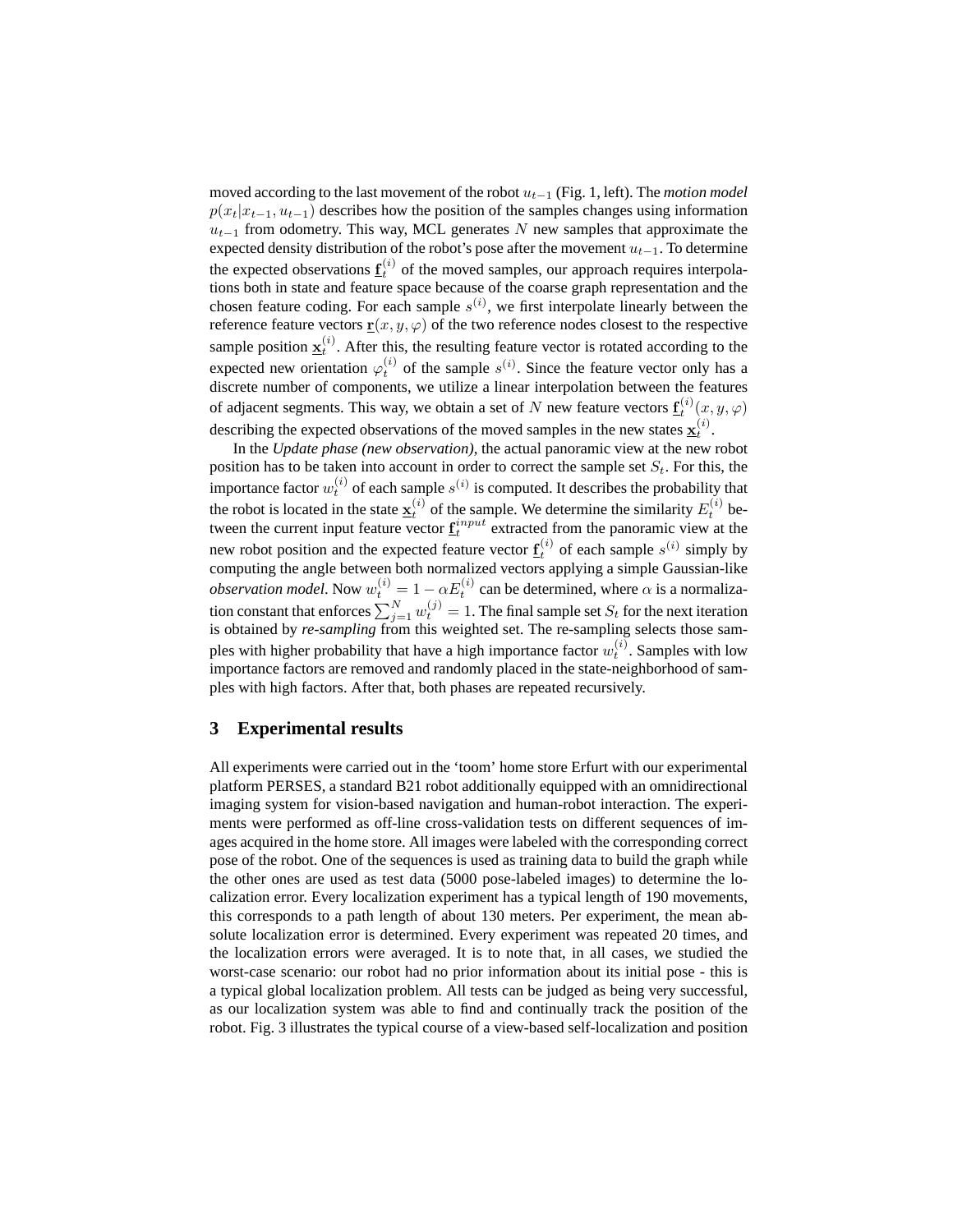

**Figure 3.** Self-localization and tracking experiment executed in a large section  $(50 \times 45m^2)$  of the home store. The sequence depicts the temporal condensation dynamics of about 4.000 samples (initial distribution, after 3 steps, and 9 steps). In the beginning, the robot is globally uncertain, the particles are spread uniformly throughout the free space. The variance of the 10% of the samples with the highest importance factors is marked as circle. Already after 9 movements (about 5,50 m), MCL has disambiguated the robot's position - the majority of samples is now centered tightly around the correct position, the variance is drastically reduced.

tracking experiment executed in a large section of the store  $(50 \times 45m^2)$ . Despite the geometrical uniformity of the selected hallways and the coarse graph-structure (2007 nodes), our omniview-based MCL yields very precise localization results already after a few robot movements. For example, after 9 movements and observations, which corresponds to a travelled distance of about 5,50 meters, the difference between estimated and correct position of the robot was lower than 40 cm. The mean localization error of our test set is even smaller than 25 cm. The time required for computation of the MCL algorithm directly depends on the total number of samples. With the current on-board equipment (1500 MHz AMD Athlon), our algorithm requires about 50 ms for 4.000 samples. The time for image transformation and feature extraction takes about 25 ms per image. Therefore, our localization system enables real-time localization leaving a good amount of processing time for other navigation modules.

**Dealing with occlusions:** It is clear that we have to cope with occlusions in the scene, such as, for example, people walking by or objects being moved around in the environment. However, due to its wide visual field, occlusion of the entire panoramic view becomes very unlikely. For example, in Fig. 4 the two people standing as close as possible to the robot occlude no more than 10% of the visual field. To test the robustness of the localization algorithm, the test images were occluded by artificial gray-colored segments. The impact of occlusion effects was gradually controlled by the percentage of image content covered by the artificial image. Fig. 4 (bottom) depicts the results w.r.t. localization accuracy and various degrees of occlusion. For 0% occlusion, the mean position error is 25 cm and covers a range between 15 and 30 cm. The mean position error remains relatively low until 15% occlusion. Thereafter, the error vigorously increases since the image is affected by severe occlusions. However, due to the geometry of robot and vision system, it is not possible to place more than three or four people directly around the robot. Therefore, the maximum occlusion by people cannot be larger than 15-20%. Moreover, the internal particle dynamics of the MCL-algorithm realizes a kind of temporal self-stabilization of the estimation result, therefore, the influence of heavy but short occlusions can be largely neglected.